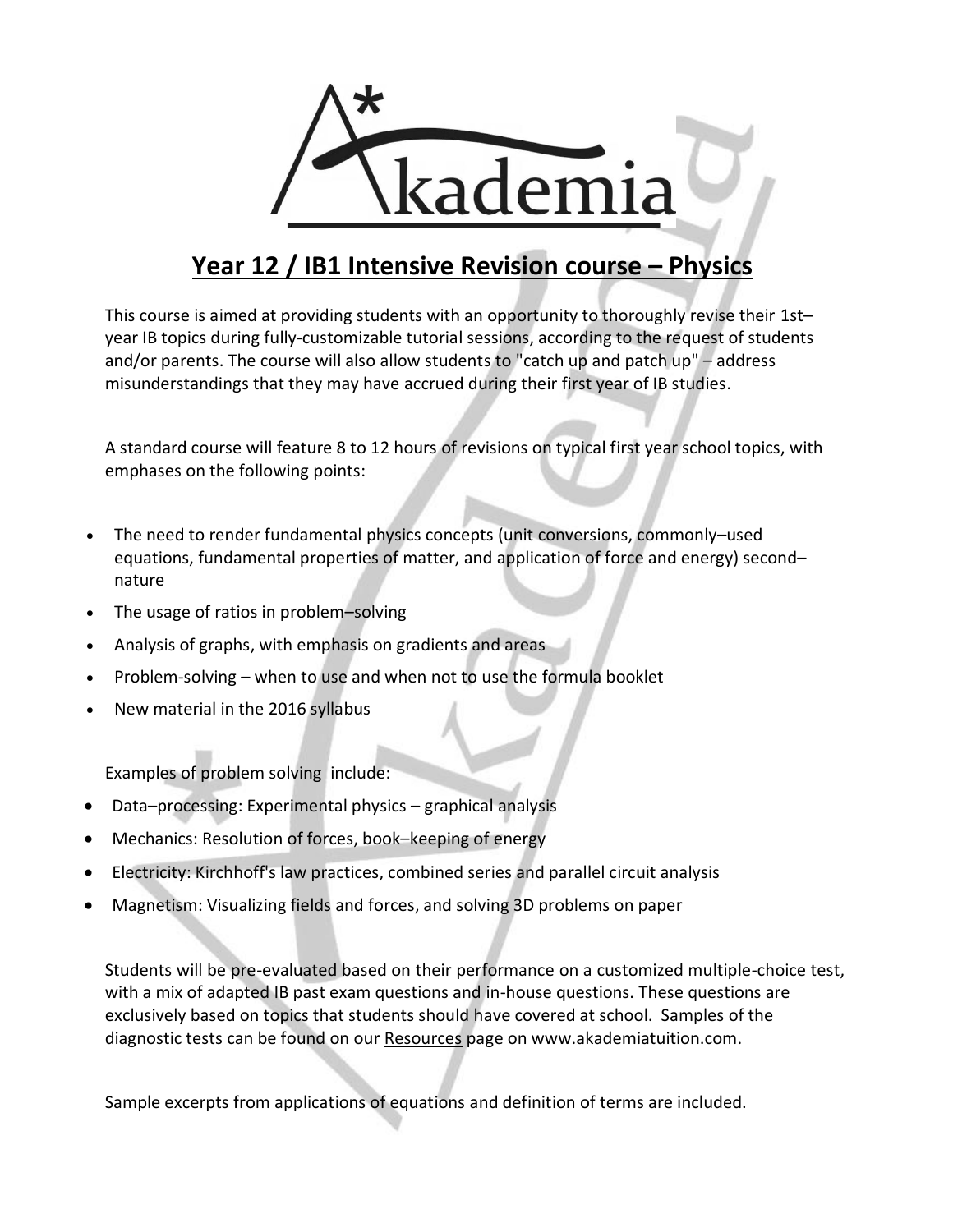## **Excerpts from our course material: In–depth analysis of trivial and advanced problem–solving**

| <b>Situation</b>     | Akademia Experts' take on these equations - basic examples on how to use it                                                                                                                                                               | <b>Further considerations</b>                                           |  |  |  |
|----------------------|-------------------------------------------------------------------------------------------------------------------------------------------------------------------------------------------------------------------------------------------|-------------------------------------------------------------------------|--|--|--|
| Error                | An example involving addition and subtraction: The starting and final temperatures                                                                                                                                                        | To calculate the uncertainty in a                                       |  |  |  |
| propa-               | of oil are 98.4 °C and 103.7 °C, both measured using a probe with an absolute<br>quantity which is not a subject of a                                                                                                                     |                                                                         |  |  |  |
| gation               | uncertainty of 0.1 °C. How should we report the change in temperature?<br>given equation, you must                                                                                                                                        |                                                                         |  |  |  |
|                      | The change in temperature is $103.7 - 98.4 = 5.3$ °C and the uncertainty in<br>rearrange for that quantity to                                                                                                                             |                                                                         |  |  |  |
|                      | the change in temperature is $0.1 + 0.1 = 0.2$ °C, hence the temperature                                                                                                                                                                  | become the subject before you                                           |  |  |  |
|                      | change is reported as $5.3 \pm 0.2$ °C.                                                                                                                                                                                                   | propagate the errors.                                                   |  |  |  |
|                      |                                                                                                                                                                                                                                           |                                                                         |  |  |  |
|                      | An example involving multiplication and division: A toy car travels $25.0 \pm 0.5$ meters                                                                                                                                                 | For example, the resistance, length                                     |  |  |  |
|                      | in $8.0 \pm 0.1$ seconds. How should we report its speed?                                                                                                                                                                                 | and cross-section area of a wire                                        |  |  |  |
|                      | The average speed of the toy car is $\frac{25.0}{8.0} = 3.125 = 3.1$ m s <sup>-1</sup> .<br>$\bullet$                                                                                                                                     | are measured with relative                                              |  |  |  |
|                      | The relative uncertainty in this figure (3.1 m s <sup>-1</sup> ) is $\frac{0.5}{25.0} + \frac{0.1}{8.0} = 0.0325$ .                                                                                                                       | uncertainties 13%, 3% and 2%<br>respectively. To calculate the          |  |  |  |
|                      | The absolute uncertainty in this figure (3.1 m $s^{-1}$ ) is 0.0325 × 3.125<br>$\bullet$                                                                                                                                                  | relative uncertainty of $\rho\left(\frac{dp}{q}\right)$                 |  |  |  |
|                      | $= 0.1015625 = 0.1$ m s <sup>-1</sup> (1 d. p.).                                                                                                                                                                                          | involving $R = \frac{\rho L}{A}$ , you MUST                             |  |  |  |
|                      | Therefore the final value is quoted as $3.1 \pm 0.1$ m s <sup>-1</sup> .                                                                                                                                                                  | REARRANGE FOR p first. From                                             |  |  |  |
|                      | An example involving powers: A $2.50 \pm 0.05$ Ohm resistor is experiencing a current                                                                                                                                                     |                                                                         |  |  |  |
|                      | of 0.040 ± 0.001 A. How should we report the power?                                                                                                                                                                                       | $\rho = \frac{RA}{I}$ you can deduce that the                           |  |  |  |
|                      | The power dissipated = $1^2R = 0.040^2 \times 2.50 = 0.0040$ W = $4.0 \times 10^{-3}$ W.<br>$\bullet$                                                                                                                                     | relative uncertainty of $\rho = 13\% +$<br>3% + 2% = 18%. A common trap |  |  |  |
|                      | The relative uncertainty in this figure $(4.0 \times 10^{-3} \text{ W}) = 2 \times \frac{0.001}{0.040} + \frac{0.05}{2.50} =$<br>$\bullet$                                                                                                | that students step into is to                                           |  |  |  |
|                      | 0.07.                                                                                                                                                                                                                                     | subtract the 3% and 2% from the                                         |  |  |  |
|                      | The absolute uncertainty in this figure $(4.0 \times 10^{-3} \text{ W})$                                                                                                                                                                  | 13%. This is wrong because we are                                       |  |  |  |
|                      | $= 0.07 \times 4.0 \times 10^{-3}$ W = 2.8 $\times 10^{-4}$ W = 0.3 $\times 10^{-3}$ W (1 s. f.).                                                                                                                                         | not back-deducing the uncertainty                                       |  |  |  |
|                      | Therefore the final value is quoted as $(4.0 \pm 0.3) \times 10^{-3}$ W.                                                                                                                                                                  | of $\rho$ as a directly-measured                                        |  |  |  |
|                      |                                                                                                                                                                                                                                           | quantity.                                                               |  |  |  |
| Vector<br>resolution | Examples involving vector resolution:                                                                                                                                                                                                     |                                                                         |  |  |  |
|                      | Given: a 1.5 kg mass suspended                                                                                                                                                                                                            |                                                                         |  |  |  |
|                      | Given: object kicked off cliff at 10 m $s^{-1}$ ,<br>by a slanted rope, previously held horizontally,                                                                                                                                     |                                                                         |  |  |  |
|                      | is released. Find its horizontal<br>55° above horizon<br>acceleration?                                                                                                                                                                    |                                                                         |  |  |  |
|                      |                                                                                                                                                                                                                                           |                                                                         |  |  |  |
|                      | Step 2:<br>Vertical component                                                                                                                                                                                                             |                                                                         |  |  |  |
|                      | Vertical component of<br>$= 10 \sin 55^\circ$                                                                                                                                                                                             |                                                                         |  |  |  |
|                      | tension must match mg:<br>$= 8.2$ m s <sup>-1</sup><br>$55^{\rm o}$<br>Tsin $50^{\circ}$ = mg = 14.7                                                                                                                                      | Step 3:                                                                 |  |  |  |
|                      | Horizontal<br>$T = 19.2 N$                                                                                                                                                                                                                | Horizontal component                                                    |  |  |  |
|                      | component                                                                                                                                                                                                                                 | provides acceleration:                                                  |  |  |  |
|                      | Step 1:<br>$= 10 \cos 55^\circ$                                                                                                                                                                                                           | Tcos $50^\circ$ = ma                                                    |  |  |  |
|                      | Weight = $mg$<br>$= 5.7$ m s <sup>-1</sup>                                                                                                                                                                                                | 19.2 $cos50^{\circ} = 1.5a$                                             |  |  |  |
|                      | $= 1.5 \times 9.8$<br>$= 14.7 N$                                                                                                                                                                                                          | $a = 8.2$ m s <sup>-2</sup>                                             |  |  |  |
|                      |                                                                                                                                                                                                                                           |                                                                         |  |  |  |
|                      | The directions of resolution should be ALONG and PERPENDICULAR TO the expected direction of resultant force, which<br>means you should not always resolve vertically and horizontally. The classical example would be resolving along and |                                                                         |  |  |  |
|                      | perpendicular to an inclined plane in anticipation of an object sliding down the plane:                                                                                                                                                   |                                                                         |  |  |  |
|                      |                                                                                                                                                                                                                                           |                                                                         |  |  |  |
|                      | Normal reaction force<br>$=$ mg cos16 <sup>o</sup>                                                                                                                                                                                        |                                                                         |  |  |  |
|                      | Component of W along incline<br>= W sin16 $^{\circ}$ = mg sin16 $^{\circ}$                                                                                                                                                                |                                                                         |  |  |  |
|                      |                                                                                                                                                                                                                                           |                                                                         |  |  |  |
|                      | acceleration of block:                                                                                                                                                                                                                    |                                                                         |  |  |  |
|                      | mg sin $16^{\circ}$ = ma                                                                                                                                                                                                                  |                                                                         |  |  |  |
|                      | $a = g \sin 16^\circ$                                                                                                                                                                                                                     | This angle can be shown to                                              |  |  |  |
|                      |                                                                                                                                                                                                                                           | be 16° using geometry                                                   |  |  |  |
|                      | $16^{\circ}$                                                                                                                                                                                                                              |                                                                         |  |  |  |
|                      | Component of W                                                                                                                                                                                                                            |                                                                         |  |  |  |
|                      | W = mg is resolved despite it pointing straight down,<br>perpendicular to incline<br>because W is diagonal with respect to the expected                                                                                                   |                                                                         |  |  |  |
|                      | direction of motion, which is down the incline                                                                                                                                                                                            | $=$ W cos16 <sup>o</sup> = mg cos16 <sup>o</sup>                        |  |  |  |
|                      |                                                                                                                                                                                                                                           |                                                                         |  |  |  |